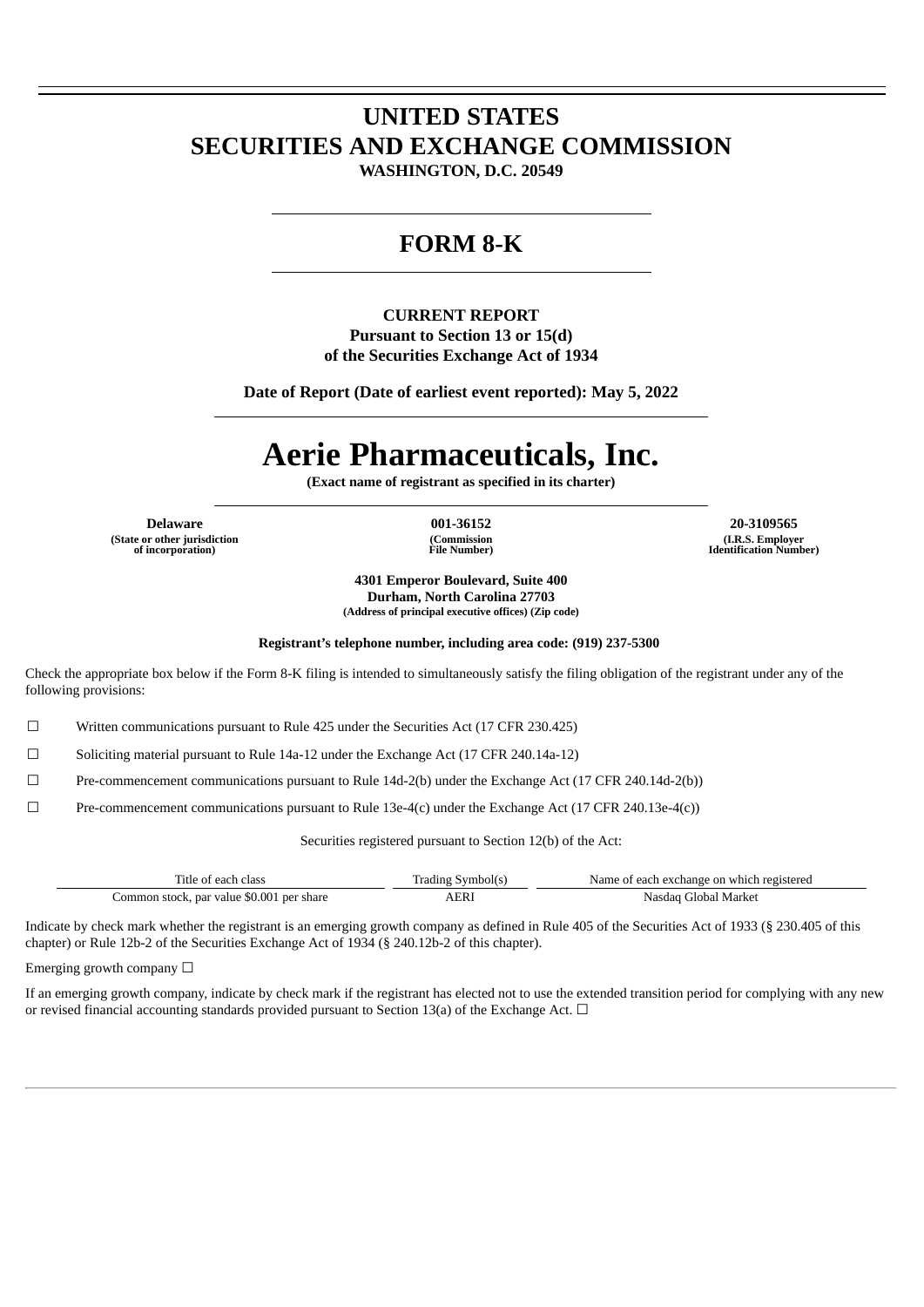#### **Item 2.02. Results of Operations and Financial Condition.**

On May 5, 2022, Aerie Pharmaceuticals, Inc. issued a press release announcing its financial results for the first quarter ended March 31, 2022. A copy of the press release is furnished as Exhibit 99.1 hereto and is hereby incorporated by reference into this Item 2.02.

The information in this Item 2.02 (including Exhibit 99.1) shall not be deemed "filed" for purposes of Section 18 of the Securities Exchange Act of 1934, as amended (the "Exchange Act"), or otherwise subject to the liabilities of that section, nor shall it be deemed incorporated by reference in any filing under the Securities Act of 1933, as amended, or the Exchange Act, except as expressly set forth by specific reference in such a filing.

#### **Item 9.01. Financial Statements and Exhibits.**

(d) Exhibits.

**Exhibit Description**

| ----------- | _______                                                                     |
|-------------|-----------------------------------------------------------------------------|
| 99.1        | <u>Press Release dated May 5, 2022</u>                                      |
| -104        | Cover Page Interactive Data File (embedded within the Inline XBRL document) |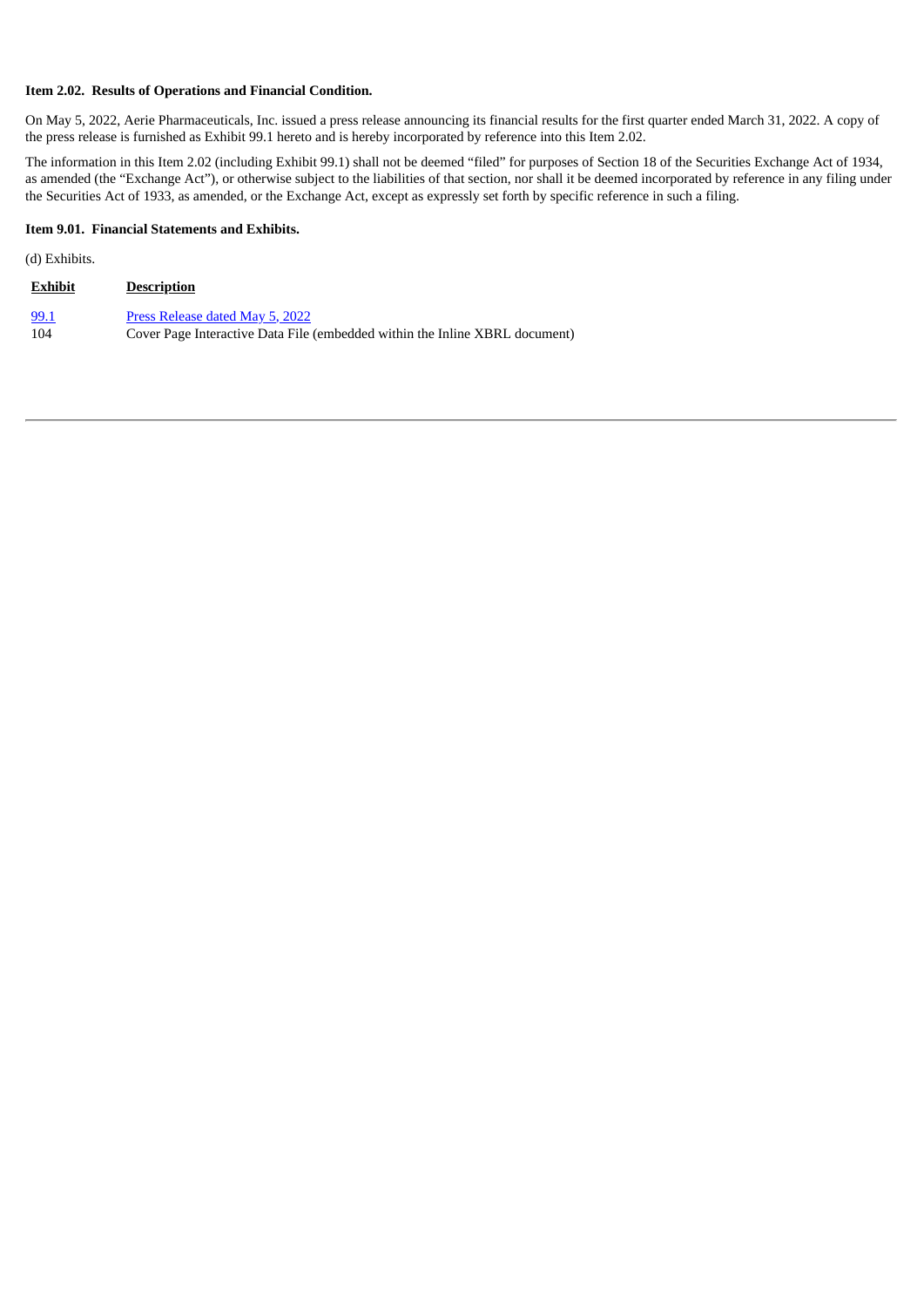#### **SIGNATURES**

Pursuant to the requirements of the Securities Exchange Act of 1934, the registrant has duly caused this report to be signed on its behalf by the undersigned hereunto duly authorized.

#### **AERIE PHARMACEUTICALS, INC.**

May 5, 2022 <br>By: /s/ Peter Lang

Peter Lang Chief Financial Officer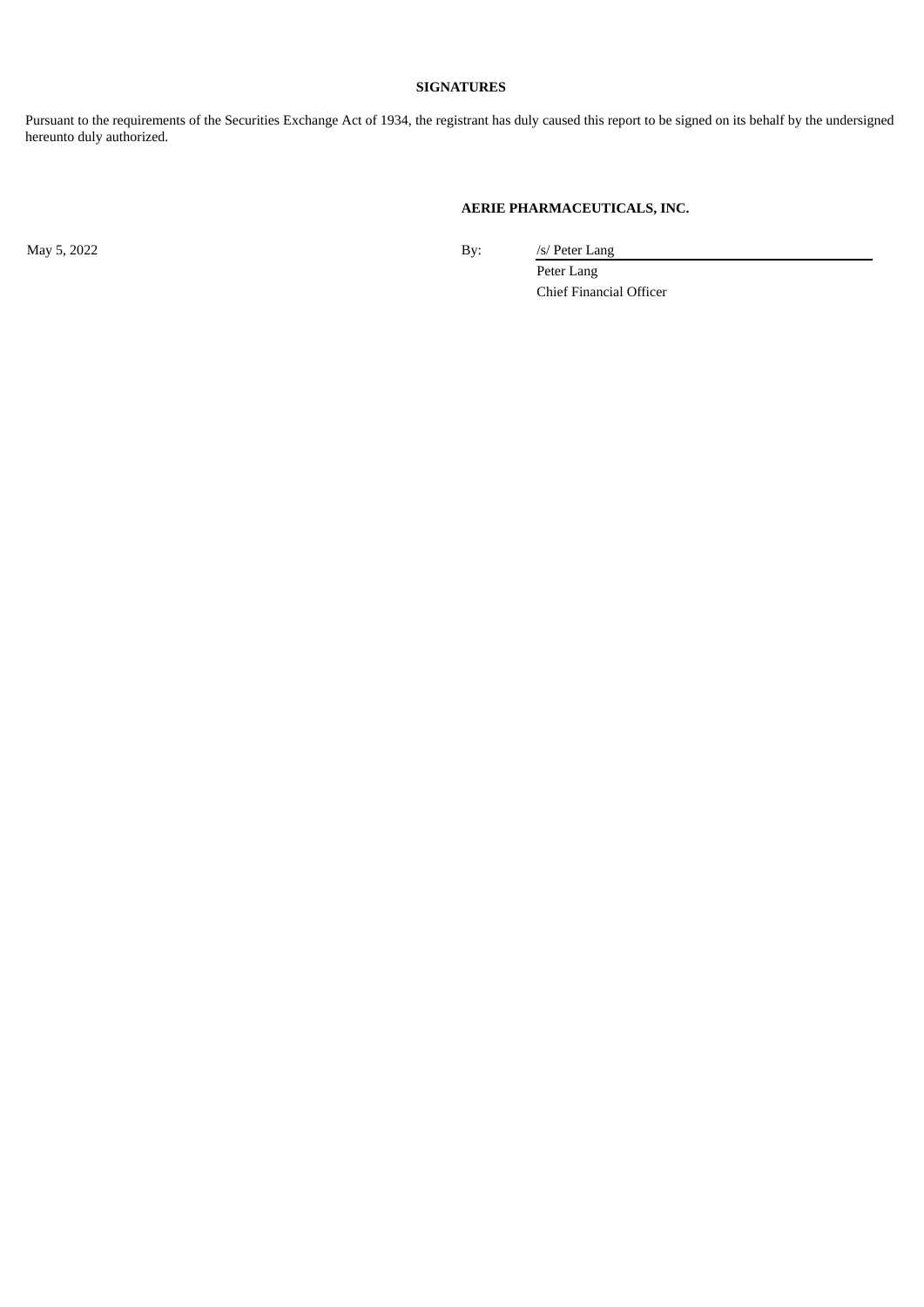

## <span id="page-3-0"></span>**Aerie Pharmaceuticals Reports First Quarter 2022 Financial Results and Provides Business Update**

*First Quarter Glaucoma Franchise Net Revenues of \$29.8 Million, up 30% over First Quarter 2021*

*Management Reaffirms 2022 Glaucoma Franchise Guidance of \$130 Million to \$140 Million*

*First Phase 3 Registrational Trial for AR-15512 On-Track for Enrollment Second Quarter of 2022*

Durham, North Carolina, May 5, 2022 — (BUSINESS WIRE) — Aerie Pharmaceuticals, Inc. (NASDAQ: AERI), a pharmaceutical company focused on the discovery, development and commercialization of first-in-class ophthalmic therapies, today reports financial results for the first quarter ended March 31, 2022 and reaffirms the business and pipeline objectives and financial guidance previously reported for 2022.

"We continue to execute well on our three strategic pillars to build out Aerie version 2.0. I am pleased to report strong year-over-year revenue growth for our first-in-class glaucoma franchise products, in line with our expectations. We are also excited about the progress we have made with our potential best-in-class dry eye product candidate AR-15512 as we continue to drive efficiencies in our operations," said Raj Kannan, Chief Executive Officer of Aerie Pharmaceuticals. Mr. Kannan continued, "The addition of Chief Medical Officer Dr. Gary Sternberg and Chief Financial Officer Peter Lang further strengthens our senior leadership team. Driving the growth of our novel commercial franchise, unlocking the potential value in our pipeline and continuing to focus on reducing our net cash burn should position us well for the future."

#### **First Quarter Financial Results and Highlights**

For the quarter ended March 31, 2022, Aerie reported results compared to the quarter ended March 31, 2021:

- *•* Total glaucoma franchise net product revenues of \$29.8 million, up 30% compared to \$23.0 million
- Net loss of \$35.9 million compared to a net loss of \$42.0 million
- Net loss per share (diluted) of \$0.76 compared to a net loss per share (diluted) of \$0.91
- Non-GAAP net loss of \$31.3 million compared to non-GAAP net loss of \$33.2 million
- Non-GAAP net loss per share (diluted) of \$0.66 compared to non-GAAP net loss per share (diluted) of \$0.72

#### *Balance Sheet and Liquidity Highlights*

- Cash, cash equivalents and total investments were \$199.2 million as of March 31, 2022 compared to \$139.8 million as of December 31, 2021. Cash, cash equivalents and total investments as of March 31, 2022 included \$90.0 million of upfront payments received in January, related to our licensing and collaboration agreement with Santen executed in December 2021.
- During the first quarter of 2022, our net cash provided by operating activities was \$61.9 million. Excluding the \$90.0 million Santen payment, net cash used in operating activities was \$28.1 million. Further, an \$8.0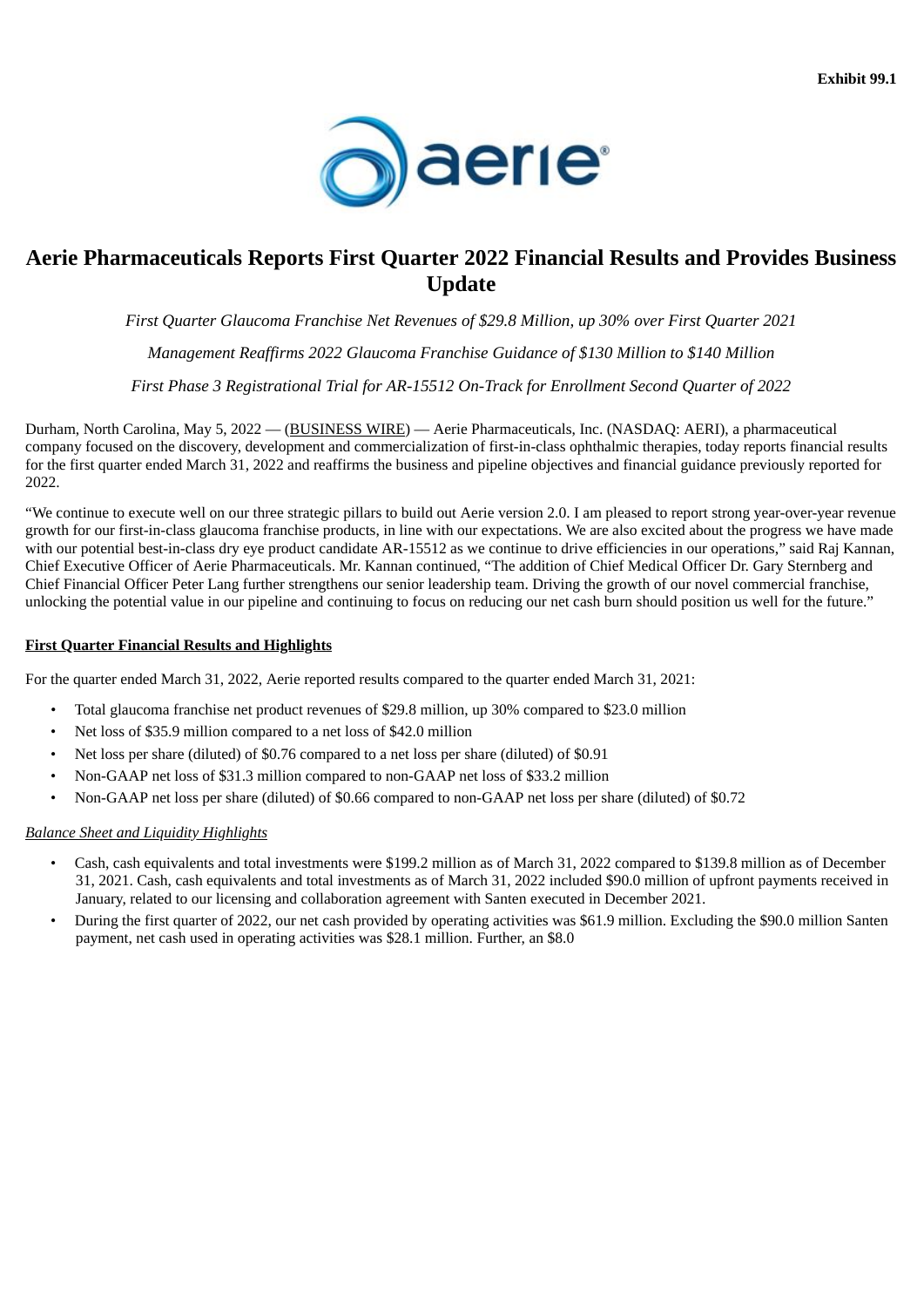million milestone payment was made in the first quarter of 2022 to the former shareholders of Avizorex Pharma S.L., which was acquired by Aerie in 2019.

#### **Outlook for 2022: Business and Pipeline Objectives & Financial Guidance**

Aerie reaffirms the following business and pipeline objectives and full year guidance previously reported for 2022:

- Glaucoma franchise net product revenues guidance: \$130 million to \$140 million, up 16% to 25% versus 2021
- Total net cash used: A reduction of approximately 15% in 2022 versus 2021 is expected
- Phase 3 registrational study initiation for AR-15512 in dry eye: Expected during the second quarter of 2022
- Investigational New Drug Application submission for AR-14034 in wet age-related macular degeneration: Expected in the second half of 2022

#### **Conference Call /Webcast Information**

Aerie management will host a live conference call and webcast at 5:00 p.m. Eastern Time today to discuss Aerie's financial results and provide a general business update.

The live webcast and a replay may be accessed by visiting Aerie's website at http://investors.aeriepharma.com. Please connect to Aerie's website at least 15 minutes prior to the live webcast to ensure adequate time for any software download that may be needed to access the webcast. Alternatively, please call (888) 734-0328 (U.S.) or (678) 894-3054 (international) to listen to the live conference call. The conference ID number for the live call is 4696464. Please dial in approximately 10 minutes prior to the call.

#### **About Aerie Pharmaceuticals, Inc.**

Aerie is a pharmaceutical company focused on the discovery, development and commercialization of first-in-class ophthalmic therapies for the treatment of patients with eye diseases and conditions including open-angle glaucoma, dry eye, diabetic macular edema (DME) and wet age-related macular degeneration (wet AMD). Aerie's first novel product, Rhopressa® (netarsudil ophthalmic solution) 0.02%, a once-daily eye drop approved by the U.S. Food and Drug Administration (FDA) for the reduction of elevated intraocular pressure (IOP) in patients with open-angle glaucoma or ocular hypertension, was launched in the United States in April 2018. In clinical trials of Rhopressa®, the most common adverse reactions were conjunctival hyperemia, corneal verticillata, instillation site pain and conjunctival hemorrhage. More information about Rhopressa®, including the product label, is available at www.rhopressa.com. Aerie's second novel product for the reduction of elevated IOP in patients with open-angle glaucoma or ocular hypertension, Rocklatan® (netarsudil (0.02%) and latanoprost ophthalmic solution (0.005%)), was launched in the United States in May 2019. In clinical trials of Rocklatan<sup>®</sup>, the most common adverse reactions were conjunctival hyperemia, corneal verticillata, instillation site pain and conjunctival hemorrhage. More information about Rocklatan®, including the product label, is available at <u>www.rocklatan.com</u>. More information on Aerie Pharmaceuticals is available at www.aeriepharma.com.

#### **Forward-Looking Statements**

This press release contains forward-looking statements for purposes of the safe harbor provisions of the Private Securities Litigation Reform Act of 1995. We may, in some cases, use terms such as "predicts," "believes," "potential," "proposed," "continue," "estimates," "anticipates," "expects," "plans," "intends," "may," "could," "might," "will," "should," "exploring," "pursuing" or other words that convey uncertainty of future events or outcomes to identify these forward-looking statements. Forward-looking statements in this release include statements regarding our intentions, beliefs, projections, outlook, analyses or current expectations concerning, among other things: our commercial franchise and our pipeline, any guidance or timelines, future liquidity, cash balances or financing transactions, our ongoing and anticipated preclinical studies and clinical trials, FDA or other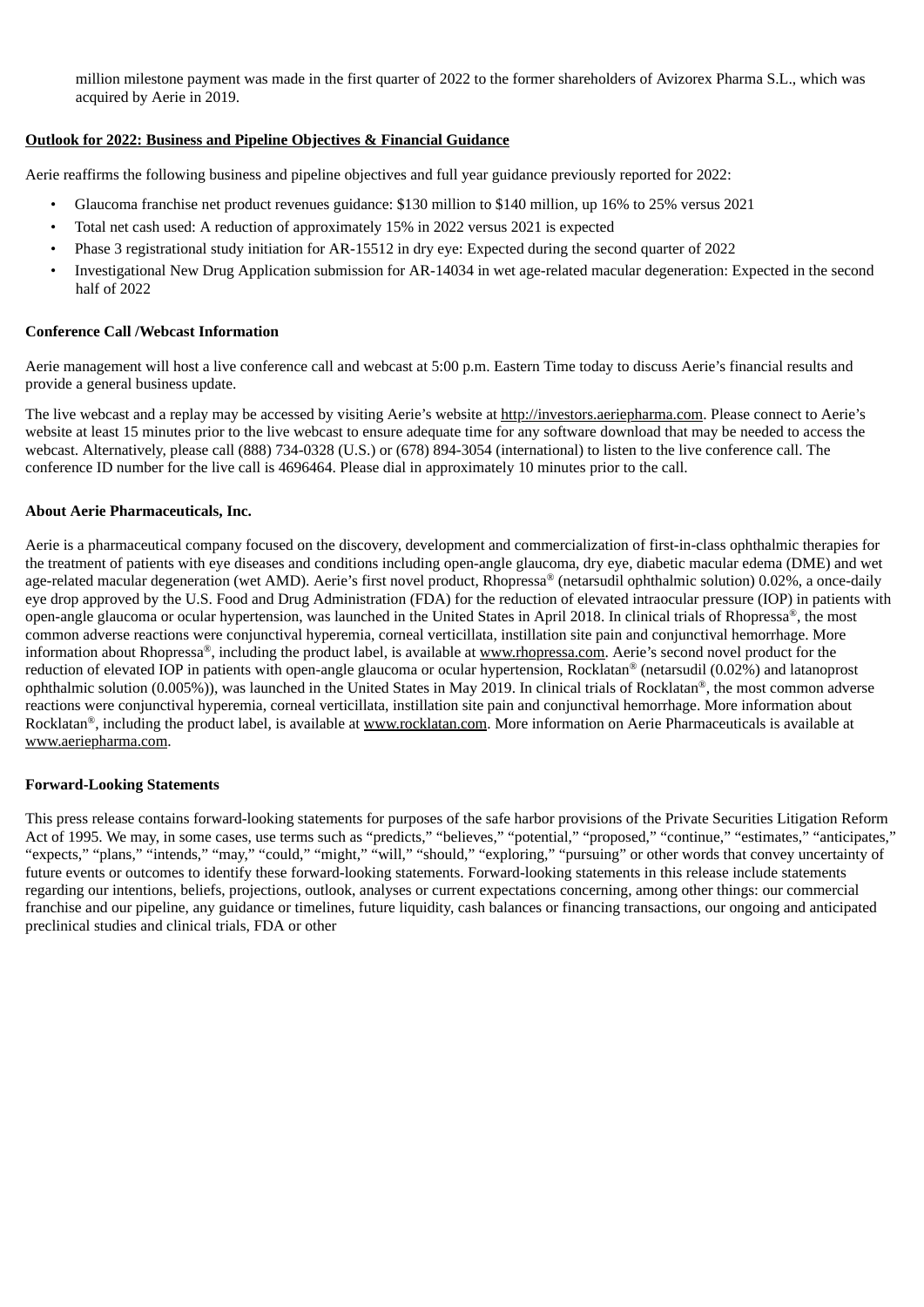regulatory approvals and effectiveness of any product, product candidates or future product candidates and our expectations for full year 2022. By their nature, forward-looking statements involve risks and uncertainties because they relate to events, competitive dynamics, industry change and other factors beyond our control and depend on regulatory approvals and economic and other environmental circumstances that may or may not occur in the future or may occur on longer or shorter timelines than anticipated. We discuss many of these risks in greater detail under the heading "Risk Factors" in the quarterly and annual reports that we file with the Securities and Exchange Commission (SEC). Forward-looking statements are not guarantees of future performance and our actual results of operations, financial condition and liquidity and the development of the industry in which we operate may differ materially from the forward-looking statements contained in this press release. Any forward-looking statements that we make in this press release speak only as of the date of this press release. In particular, FDA and European Medicines Agency (EMA) approval of Rhopressa® and Rocklatan® and Medicines and Healthcare products Regulatory Agency (MHRA) authorization of Roclanda® does not guarantee regulatory approval of Rhopressa®, Rocklatan® or Roclanda® in other jurisdictions, and there can be no assurance that we will receive regulatory approval for Rhopressa®, Rocklatan® or Roclanda® in such other jurisdictions. In addition, FDA approval of Rhopressa® and Rocklatan® does not guarantee FDA approval of our product candidates or any future product candidates and there can be no assurance that we will receive FDA approval for our product candidates or any future product candidates. Furthermore, the acceptance of the Investigational New Drug Applications by the FDA for our product candidates does not guarantee FDA approval of such product candidates and the outcomes of later clinical trials for our product candidates may not be sufficient to submit a New Drug Application (NDA) with the FDA or to receive FDA approval. We assume no obligation to update our forward-looking statements whether as a result of new information, future events or otherwise, after the date of this press release.

#### **Non-GAAP Financial Measures**

To supplement our financial statements, which are prepared and presented in accordance with generally accepted accounting principles (GAAP), we use the following non-GAAP financial measures, some of which are discussed above: adjusted net loss and adjusted net loss per share (also referred to herein as non-GAAP net loss and non-GAAP net loss per share). For reconciliations of non-GAAP measures to the most directly comparable GAAP measures, please see the "Reconciliation of GAAP to Non-GAAP Financial Measures" and "Reconciliation of GAAP Net Loss Per Share to Adjusted Net Loss Per Share (Non-GAAP)" tables in this press release.

We believe these non-GAAP financial measures provide investors with useful supplemental information about the financial performance of our business, enable comparison of financial results between periods where certain items may vary independent of business performance and allow for greater transparency with respect to key metrics used by management in operating our business.

The presentation of these financial measures is not intended to be considered in isolation from, or as a substitute for, financial information prepared and presented in accordance with GAAP. Investors are cautioned that there are material limitations associated with the use of non-GAAP financial measures as an analytical tool. In particular, the adjustments to our GAAP financial measures reflect the exclusion of stockbased compensation expense, which is recurring and will be reflected in our financial results for the foreseeable future. In addition, these measures may be different from non-GAAP financial measures used by other companies, limiting their usefulness for comparison purposes. We compensate for these limitations by providing specific information regarding the GAAP amounts excluded from these non-GAAP financial measures.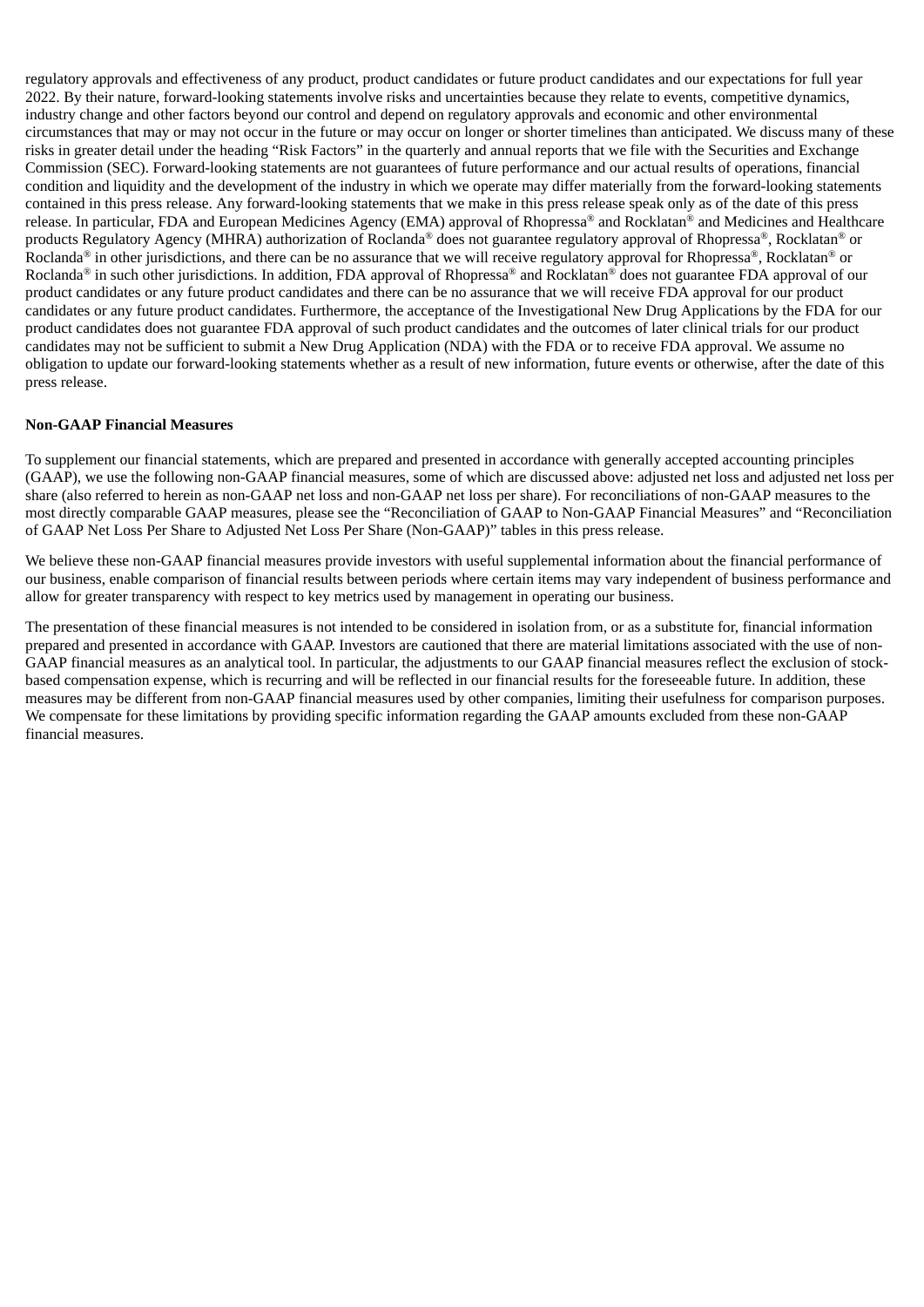#### **AERIE PHARMACEUTICALS, INC. Consolidated Balance Sheets (Unaudited)** (in thousands)

|                                                       | <b>MARCH 31, 2022</b> |                | <b>DECEMBER 31, 2021</b> |  |
|-------------------------------------------------------|-----------------------|----------------|--------------------------|--|
| <b>Assets</b>                                         |                       |                |                          |  |
| Current assets                                        |                       |                |                          |  |
| Cash and cash equivalents                             | \$<br>56,441          | $\mathfrak{S}$ | 37,187                   |  |
| Short-term investments                                | 138,807               |                | 102,614                  |  |
| Accounts receivable, net                              | 63,617                |                | 68,828                   |  |
| Inventory                                             | 40,190                |                | 40,410                   |  |
| Licensing receivable                                  |                       |                | 90,000                   |  |
| Prepaid expenses and other current assets             | 17,911                |                | 16,611                   |  |
| <b>Total current assets</b>                           | 316,966               |                | 355,650                  |  |
| Long-term investments                                 | 3,985                 |                |                          |  |
| Property, plant and equipment, net                    | 51,226                |                | 51,472                   |  |
| Operating lease right-of-use-assets                   | 21,916                |                | 22,669                   |  |
| Other assets                                          | 1,453                 |                | 1,600                    |  |
| <b>Total assets</b>                                   | \$<br>395,546         | \$             | 431,391                  |  |
| <b>Liabilities and Stockholders' (Deficit) Equity</b> |                       |                |                          |  |
| Current liabilities                                   |                       |                |                          |  |
| Accounts payable                                      | \$<br>7,877           | -\$            | 8,285                    |  |
| Accrued expenses and other current liabilities        | 102,950               |                | 112,341                  |  |
| <b>Operating lease liabilities</b>                    | 4,464                 |                | 4,365                    |  |
| Total current liabilities                             | 115,291               |                | 124,991                  |  |
| Convertible notes, net                                | 311,678               |                | 234,527                  |  |
| Deferred revenue, non-current                         | 70,000                |                | 64,315                   |  |
| Operating lease liabilities, non-current              | 21,033                |                | 21,751                   |  |
| Other non-current liabilities                         | 3,256                 |                | 3,140                    |  |
| <b>Total liabilities</b>                              | 521,258               |                | 448,724                  |  |
| Stockholders' deficit                                 |                       |                |                          |  |
| Common stock                                          | 48                    |                | 48                       |  |
| Additional paid-in capital                            | 1,016,510             |                | 1,136,656                |  |
| Accumulated other comprehensive loss                  | (430)                 |                | (126)                    |  |
| Accumulated deficit                                   | (1,141,840)           |                | (1, 153, 911)            |  |
| Total stockholders' deficit                           | (125, 712)            |                | (17, 333)                |  |
| Total liabilities and stockholders' deficit           | \$<br>395,546         | \$             | 431,391                  |  |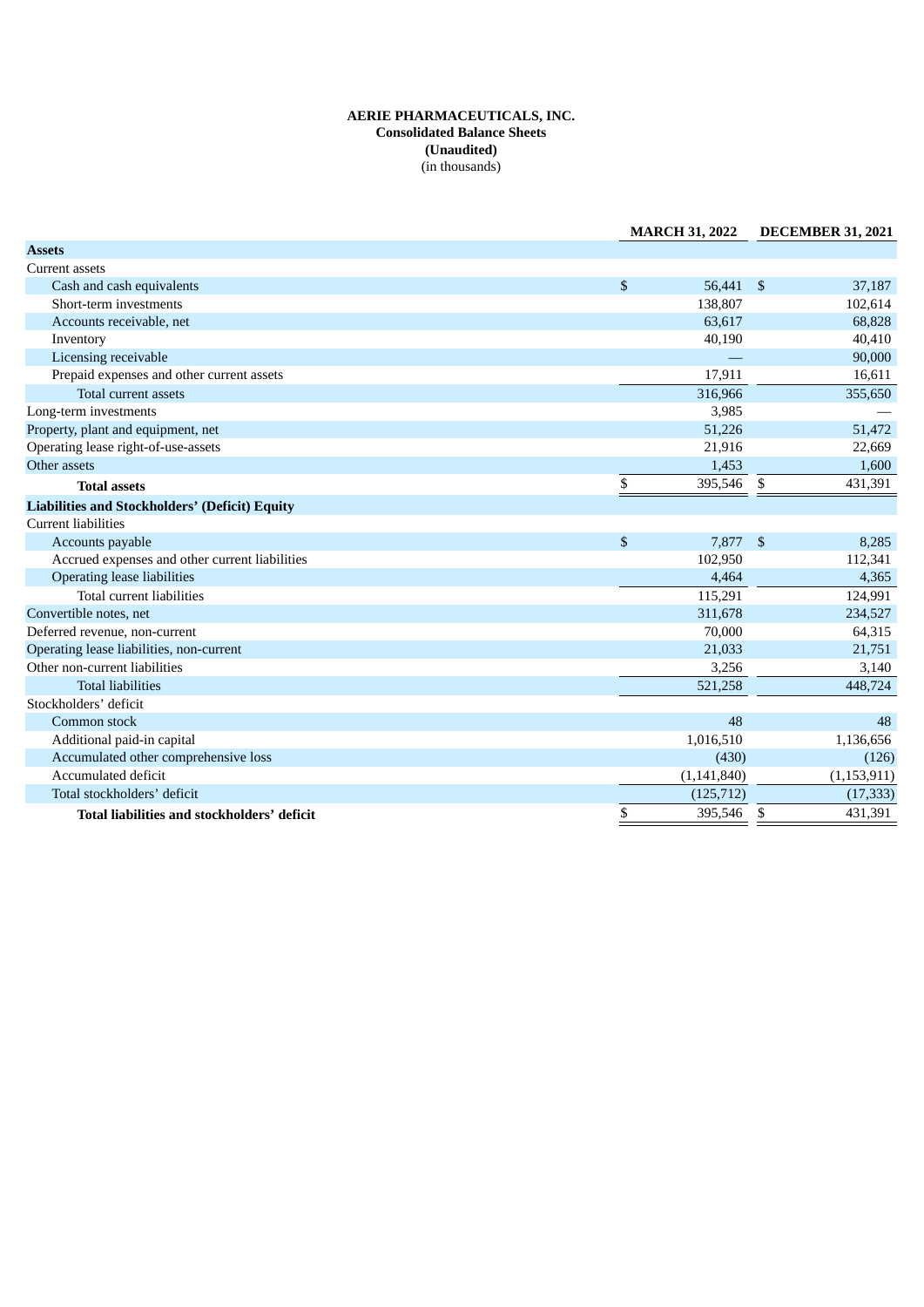#### **AERIE PHARMACEUTICALS, INC. Consolidated Statements of Operations (Unaudited)** (in thousands, except share and per share data)

|                                                                        |   | THREE MONTHS ENDED MARCH 31, |    |            |  |
|------------------------------------------------------------------------|---|------------------------------|----|------------|--|
|                                                                        |   | 2022                         |    | 2021       |  |
| Product revenues, net                                                  | S | 29,835                       | S  | 22,970     |  |
| Total revenues, net                                                    |   | 29,835                       |    | 22,970     |  |
| Costs and expenses:                                                    |   |                              |    |            |  |
| Cost of goods sold                                                     |   | 6,780                        |    | 6,700      |  |
| Selling, general and administrative                                    |   | 31,524                       |    | 32,598     |  |
| Research and development                                               |   | 25,174                       |    | 17,891     |  |
| Total costs and expenses                                               |   | 63,478                       |    | 57,189     |  |
| Loss from operations                                                   |   | (33, 643)                    |    | (34,219)   |  |
| Other expense, net                                                     |   | (1,555)                      |    | (7, 714)   |  |
| Loss before income taxes                                               |   | (35, 198)                    |    | (41, 933)  |  |
| Income tax expense                                                     |   | 693                          |    | 31         |  |
| Net loss                                                               |   | (35, 891)                    | S. | (41, 964)  |  |
| Net loss per common share—basic and diluted                            |   | (0.76)                       |    | (0.91)     |  |
|                                                                        |   |                              |    |            |  |
| Weighted average number of common shares outstanding—basic and diluted |   | 47,520,045                   |    | 46,109,080 |  |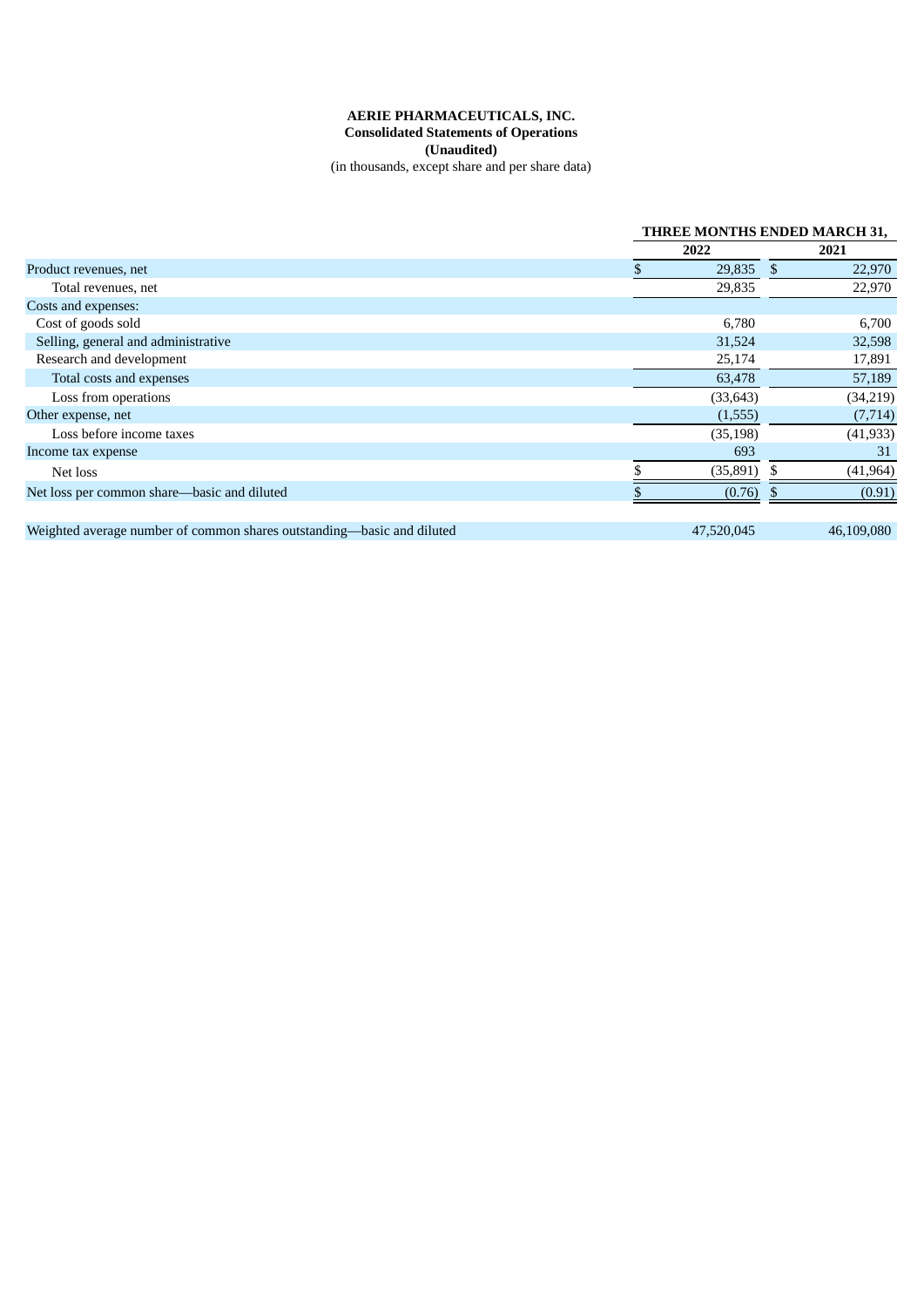#### **AERIE PHARMACEUTICALS, INC. Reconciliation of GAAP to Non-GAAP Financial Measures (Unaudited)** (in thousands)

|                                                       |     | THREE MONTHS ENDED MARCH 31, |           |  |
|-------------------------------------------------------|-----|------------------------------|-----------|--|
|                                                       |     | 2022                         | 2021      |  |
| Net loss (GAAP)                                       | \$  | (35,891)<br><sup>\$</sup>    | (41, 964) |  |
| Add-back: stock-based compensation expense            |     | 4,632                        | 8,749     |  |
| Adjusted net loss                                     |     | \$<br>(31,259)               | (33,215)  |  |
| Cost of goods sold (GAAP)                             | \$  | <sup>\$</sup><br>6,780       | 6,700     |  |
| Less: stock-based compensation expense                |     | (162)                        | (507)     |  |
| Adjusted cost of goods sold                           | \$  | 6,618<br>$\mathbb{S}$        | 6,193     |  |
| Selling, general and administrative expenses (GAAP)   | \$  | 31,524<br>\$                 | 32,598    |  |
| Less: stock-based compensation expense                |     | (3, 134)                     | (6,255)   |  |
| Adjusted selling, general and administrative expenses | \$. | $\mathfrak{S}$<br>28,390     | 26,343    |  |
| Research and development expenses (GAAP)              | \$  | 25,174<br>-\$                | 17,891    |  |
| Less: stock-based compensation expense                |     | (1,336)                      | (1,987)   |  |
| Adjusted research and development expenses            | \$  | 23,838<br><sup>\$</sup>      | 15,904    |  |
| Total operating expenses (GAAP)                       | \$  | 56,698<br><sup>\$</sup>      | 50,489    |  |
| Less: stock-based compensation expense                |     | (4, 470)                     | (8,242)   |  |
| Adjusted total operating expenses                     | \$  | 52,228<br>\$                 | 42,247    |  |

#### **AERIE PHARMACEUTICALS, INC. Reconciliation of GAAP Net Loss Per Share to Adjusted Net Loss Per Share (Non-GAAP) (Unaudited)**

|                                                                        | THREE MONTHS ENDED MARCH 31, |  |            |  |
|------------------------------------------------------------------------|------------------------------|--|------------|--|
|                                                                        | 2022                         |  | 2021       |  |
| Net loss per common share—basic and diluted (GAAP)                     | $(0.76)$ \$                  |  | (0.91)     |  |
| Add-back: stock-based compensation expense                             | 0.10                         |  | 0.19       |  |
| Adjusted net loss per share—basic and diluted (Non-GAAP)               | (0.66)                       |  | (0.72)     |  |
| Weighted average number of common shares outstanding—basic and diluted | 47,520,045                   |  | 46,109,080 |  |